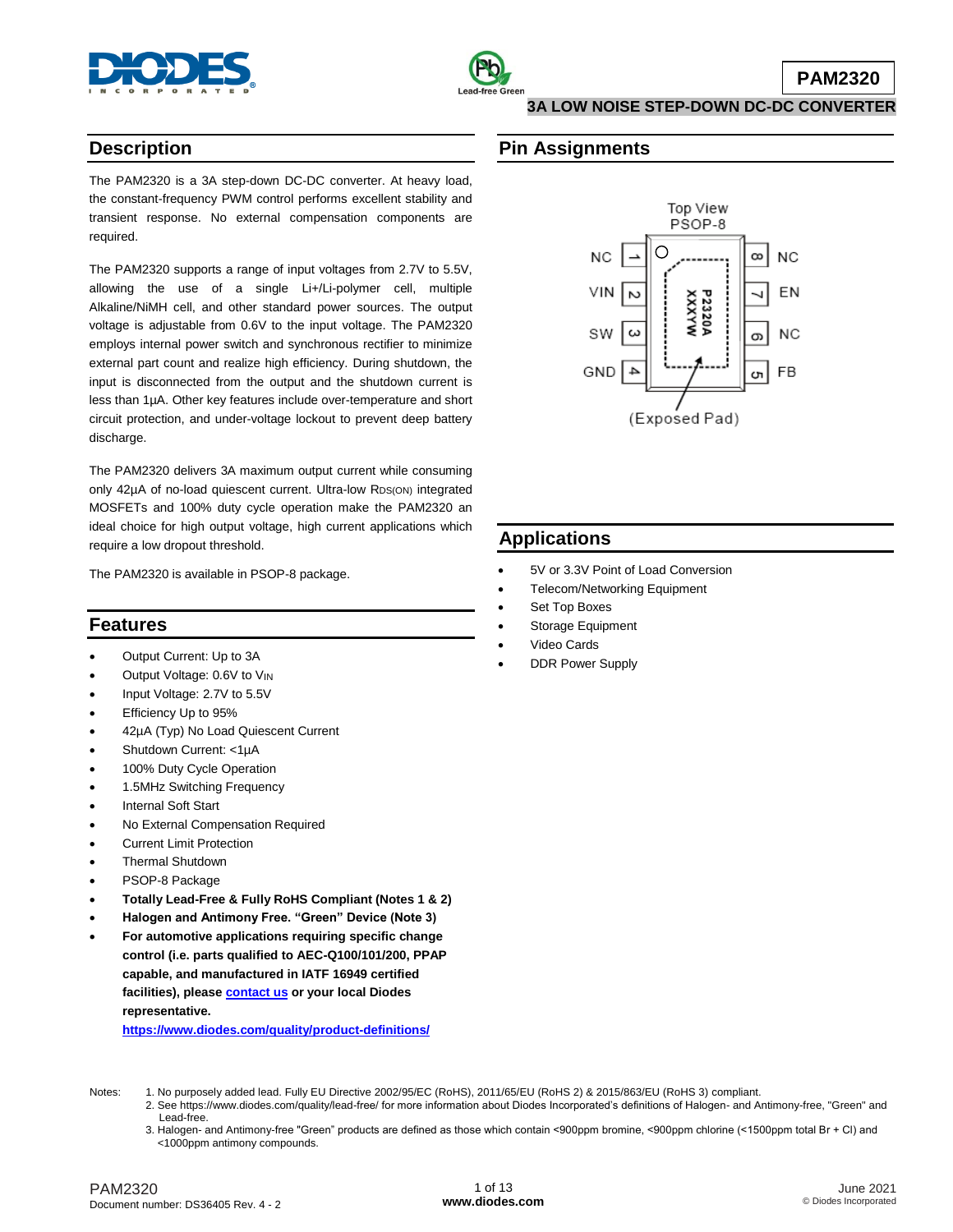

# **Typical Applications Circuit**



# **Pin Descriptions**

| Pin<br><b>Number</b> | PSOP-8<br><b>Pin Name</b> | <b>Function</b>                                                                                                     |
|----------------------|---------------------------|---------------------------------------------------------------------------------------------------------------------|
|                      | NC.                       | Not Connected.                                                                                                      |
|                      | VIN                       | Bias supply. Chip main power supply pin.                                                                            |
|                      | <b>SW</b>                 | The drains of the internal main and synchronous power MOSFET.                                                       |
| 4                    | <b>GND</b>                | Ground                                                                                                              |
| 5                    | FB.                       | Feedback voltage to internal error amplifier, the threshold voltage is 0.6V.                                        |
| 6                    | NC.                       | Not Connected.                                                                                                      |
|                      | EN                        | Enable control input. Force this pin voltage above 1.5V, enables the chip, and below 0.3V shuts down<br>the device. |
| 8                    | NC.                       | Not Connected.                                                                                                      |

# **Functional Block Diagram**

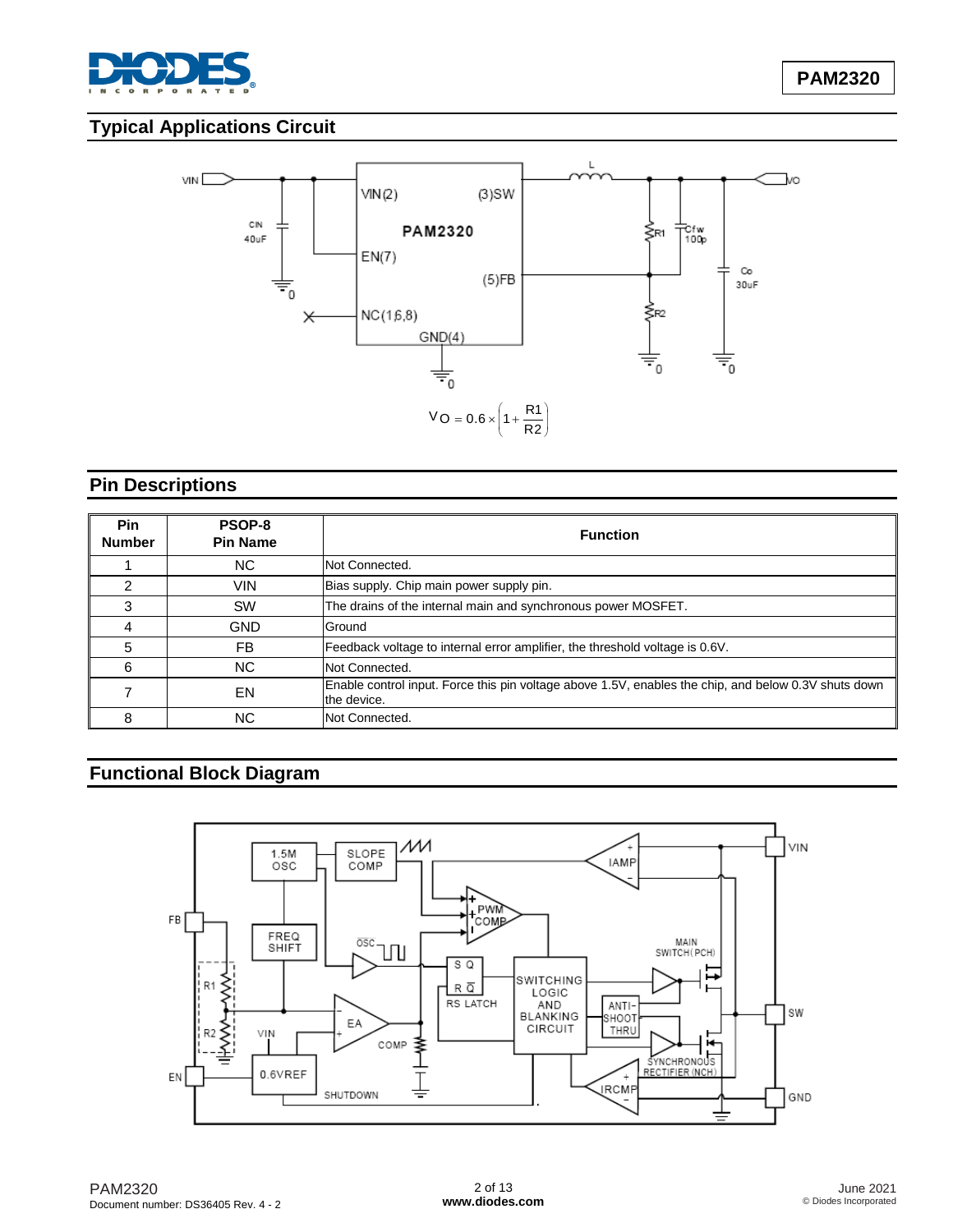

## **Absolute Maximum Ratings** (@T<sup>A</sup> = +25°C, unless otherwise specified.)

These are stress ratings only and functional operation is not implied. Exposure to absolute maximum ratings for prolonged time periods may affect device reliability. All voltages are with respect to ground.

| <b>Parameter</b>             | Rating                              | Unit |  |
|------------------------------|-------------------------------------|------|--|
| Input Voltage VIN            | b                                   |      |  |
| SW Pin Voltage               | $-0.3$ to (V <sub>IN</sub> $+0.3$ ) |      |  |
| FB Pin Voltage               | $-0.3$ to (V <sub>IN</sub> $+0.3$ ) |      |  |
| EN Pin Voltage               | $-0.3$ to $+6.0$                    |      |  |
| Maximum Junction Temperature | $+150$                              | °C   |  |
| Storage Temperature Range    | $-65$ to $+150$                     | °C   |  |
| <b>Soldering Temperature</b> | $+300, 5sec$                        | °C   |  |

# **Recommended Operating Conditions** (@T<sup>A</sup> = +25°C, unless otherwise specified.)

| <b>Parameter</b>           | Rating          | Unit   |
|----------------------------|-----------------|--------|
| Supply Voltage             | 2.7 to 5.5      |        |
| Junction Temperature Range | $-40$ to $+125$ | $\sim$ |
| Ambient Temperature Range  | $-40$ to $+85$  | ັ      |

# **Thermal Information**

| <b>Parameter</b>                                | Symbol         | Package | Max  | Unit |
|-------------------------------------------------|----------------|---------|------|------|
| Thermal Resistance (Junction to Ambient)        | θja            | PSOP-8  | 90   | °C/W |
| Thermal Resistance (Junction to Case)           | θ.ic           | PSOP-8  | 14   |      |
| Internal Power Dissipation ( $@T_{A} = +25°C$ ) | P <sub>D</sub> | PSOP-8  | 1100 | mW   |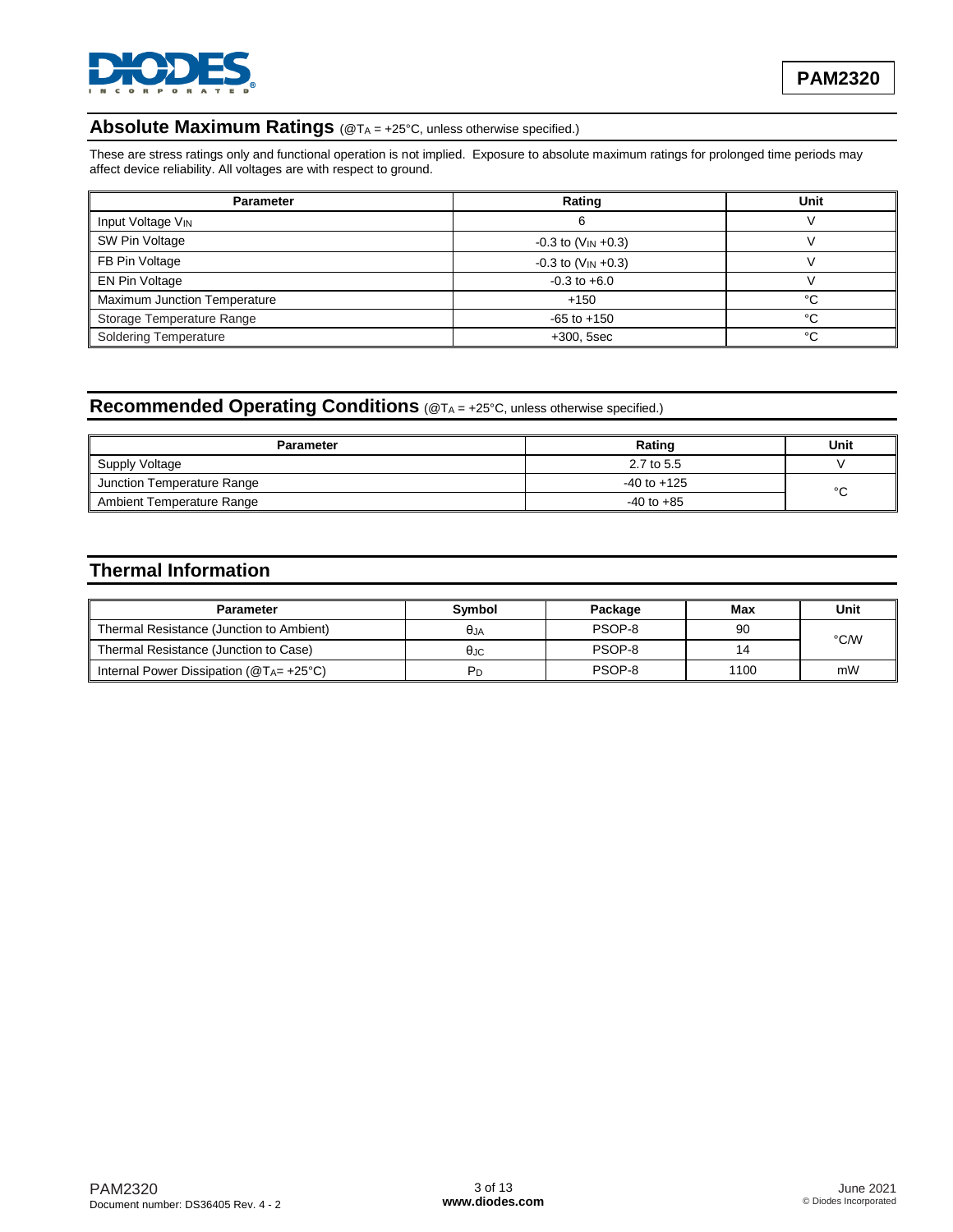

# Electrical Characteristics (@TA = +25°C, VIN = 3.6V, Vo = 1.8V, CIN = 22µF, Co = 22µF, L = 2.2µH, unless otherwise specified.)

| <b>Parameter</b>                  | Symbol                                 |                              | <b>Test Conditions</b> | Min    | <b>Typ</b>               | <b>Max</b>               | Unit        |
|-----------------------------------|----------------------------------------|------------------------------|------------------------|--------|--------------------------|--------------------------|-------------|
| Input Voltage Range               | <b>V<sub>IN</sub></b>                  |                              |                        | 2.7    |                          | 5.5                      | $\vee$      |
| Output Voltage Range              | Vo                                     |                              |                        | 0.6    |                          | <b>V<sub>IN</sub></b>    | $\vee$      |
|                                   |                                        | <b>V<sub>IN</sub></b> Rising |                        |        | 2.4                      | 2.5                      | $\vee$      |
| <b>UVLO Threshold</b>             | VUVLO                                  | <b>Hysteresis</b>            |                        |        | 240                      |                          | mV          |
|                                   |                                        | <b>VIN Falling</b>           |                        | 1.8    | $\overline{\phantom{0}}$ |                          | $\vee$      |
| Regulated Output Voltage Accuracy | Vo                                     | $I_O = 0A$ to $3A$           |                        | $-3$   |                          | $+2$                     | $\%$        |
| Regulated Feedback Voltage        | <b>VFB</b>                             |                              |                        | 0.591  | 0.600                    | 0.609                    | $\vee$      |
| FB Leakage Current                | <b>IFB</b>                             | $V_0 = 1V$                   |                        |        |                          | 0.2                      | μA          |
| Output Voltage Line Regulation    | <b>LNR</b>                             | $V_{IN} = 2.5V$ to 5V        |                        |        | 0.2                      |                          | %N          |
| Output Voltage Load Regulation    | <b>LDR</b>                             | $I_0 = 0A$ to 3A             |                        |        | 0.5                      | $\overline{\phantom{0}}$ | $%$ /A      |
| Quiescent Current                 | lQ                                     | No Load                      |                        |        | 42                       | 90                       | μA          |
| <b>Shutdown Current</b>           | Isp                                    | $V_{EN} = 0V$                |                        |        |                          | $\mathbf{1}$             | μA          |
| <b>Current Limit</b>              | <b>ILIM</b>                            | $\overline{\phantom{0}}$     |                        |        | 4                        |                          | A           |
| Oscillator Frequency              | fosc                                   |                              |                        | 1.2    | 1.5                      | 1.8                      | <b>MHz</b>  |
| Drain-Source On-State Resistance  | R <sub>DS(ON)</sub>                    |                              | <b>High Side</b>       |        | 0.85                     | $\overline{\phantom{0}}$ | $m\Omega$   |
|                                   |                                        |                              | Low Side               |        | 60                       |                          | $m\Omega$   |
| <b>High Efficiency</b>            | η                                      |                              |                        |        | 95                       |                          | $\%$        |
| Analog Soft-Start Time            | From enable to output regulation<br>ts |                              |                        | 0.5    | 3                        | ms                       |             |
| EN Threshold High                 | <b>VEH</b>                             |                              |                        | 1.5    |                          |                          | $\vee$      |
| <b>EN Threshold Low</b>           | VEL                                    |                              |                        |        |                          | 0.3                      | $\vee$      |
| <b>EN Leakage Current</b>         | <b>IEN</b>                             | $V_{IN} = V_{EN} = 0V$       |                        | $-1.0$ |                          | $+1.0$                   | μA          |
| Over Temperature Protection       | <b>OTP</b>                             |                              |                        |        | $+150$                   |                          | $^{\circ}C$ |
| <b>OTP Hysteresis</b>             | OTH                                    |                              |                        |        | $+30$                    |                          | $^{\circ}C$ |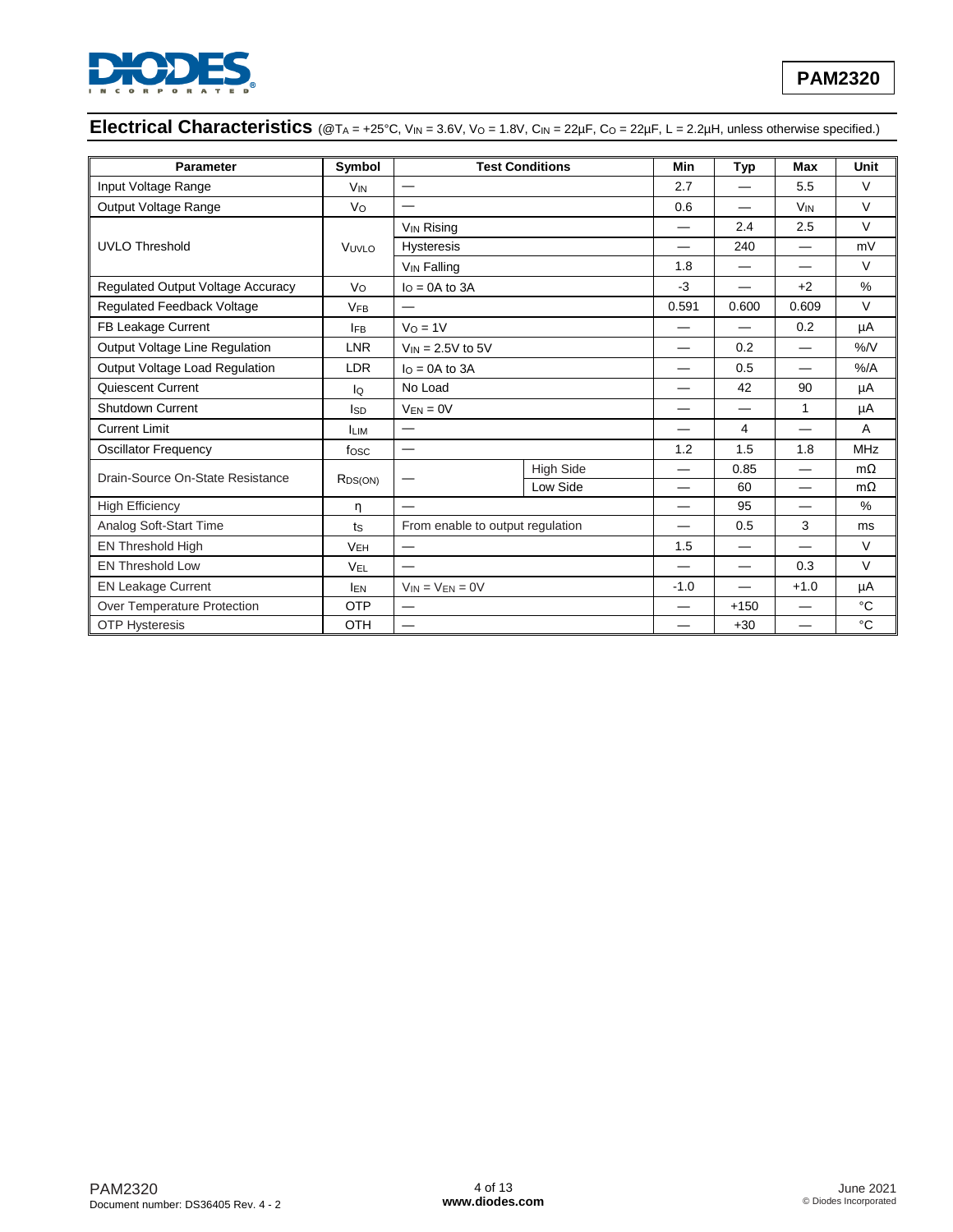

## **Typical Performance Characteristics** (@T<sup>A</sup> = +25°C, CIN = 33µF, C<sup>O</sup> = 22µF, unless otherwise specified.)

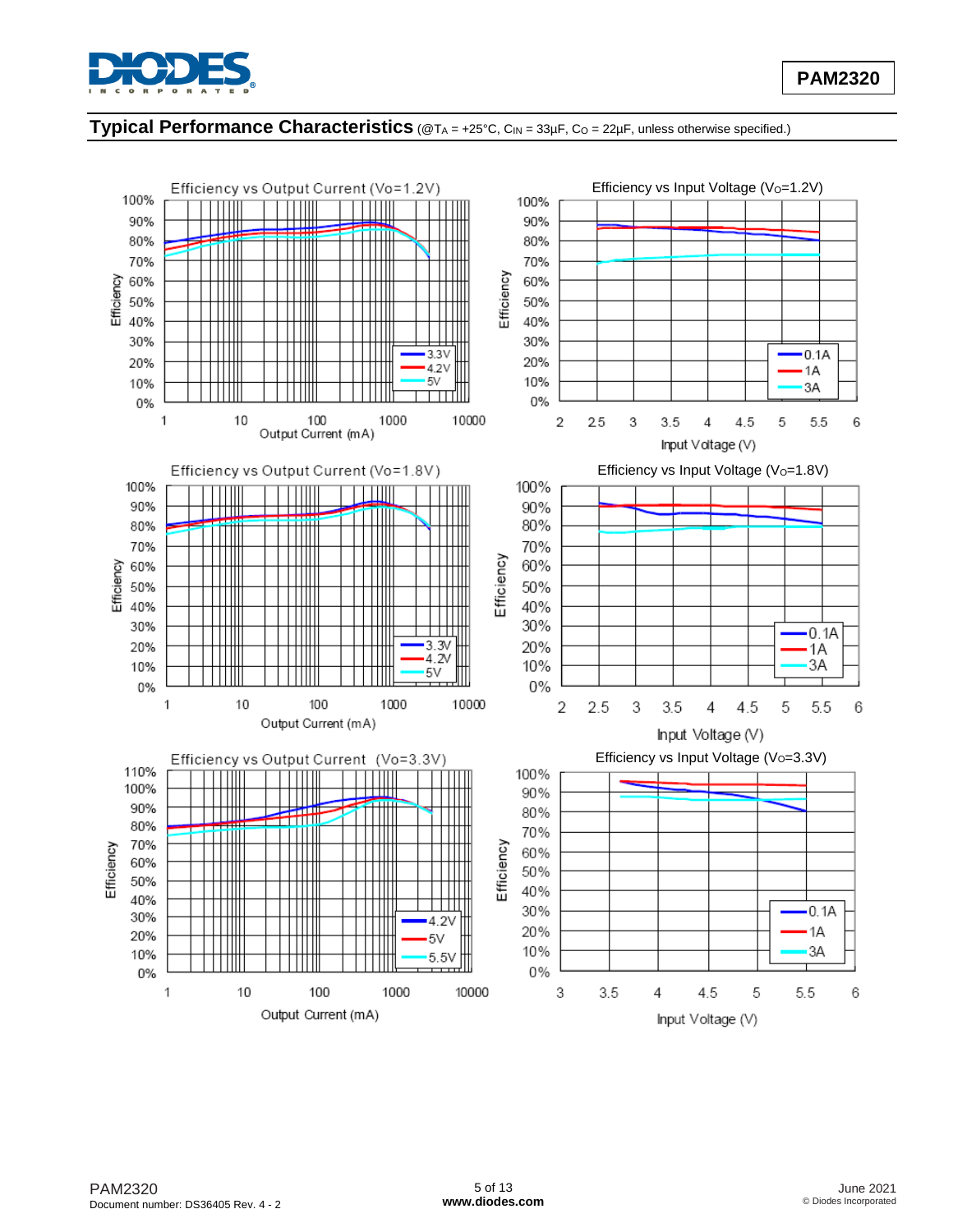

## **Typical Performance Characteristics** (continued) (@T<sup>A</sup> = +25°C, CIN = 33µF, C<sup>O</sup> = 22µF, unless otherwise specified.)

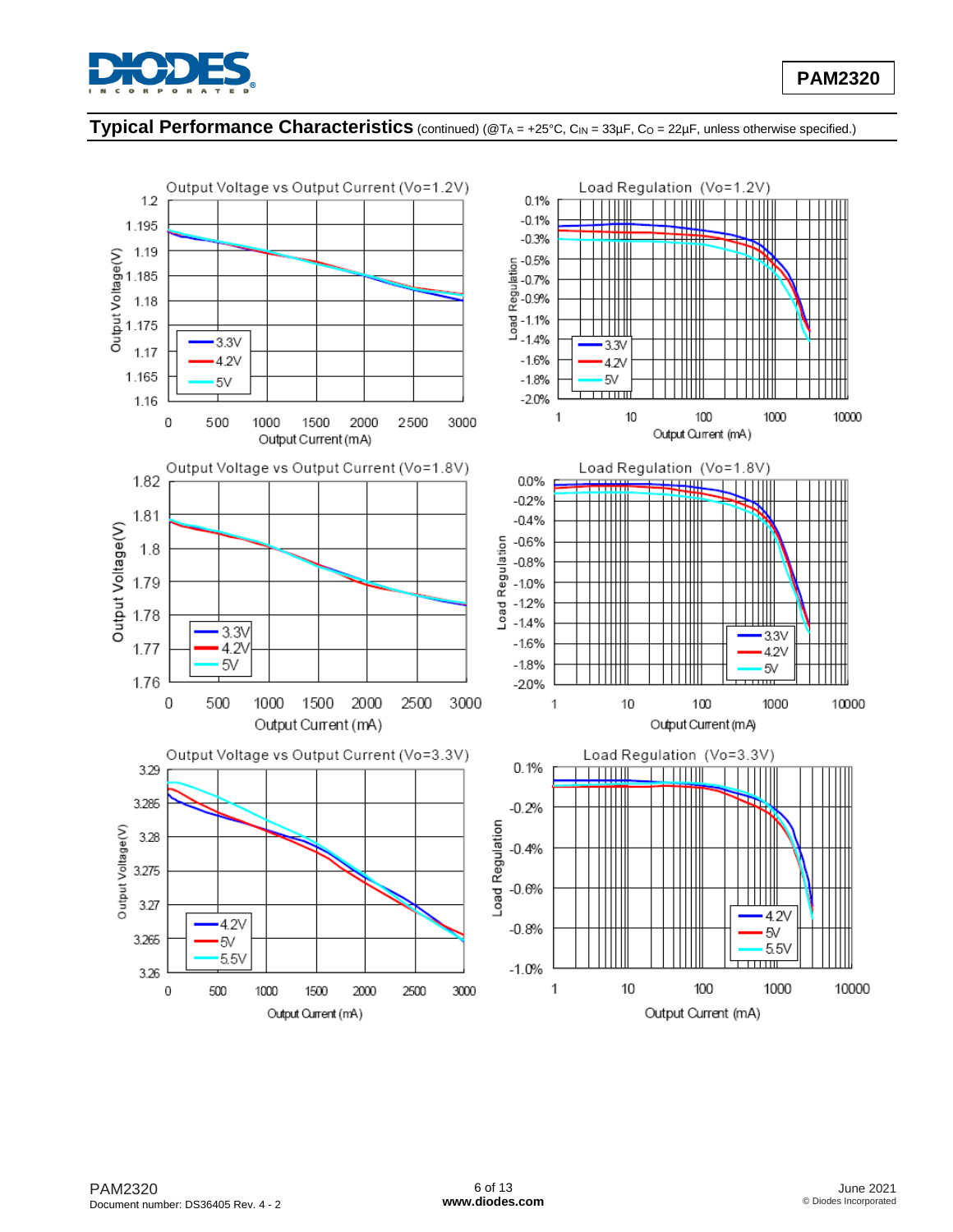

# **Typical Performance Characteristics** (continued) (@T<sup>A</sup> = +25°C, CIN = 33µF, C<sup>O</sup> = 22µF, unless otherwise specified.)

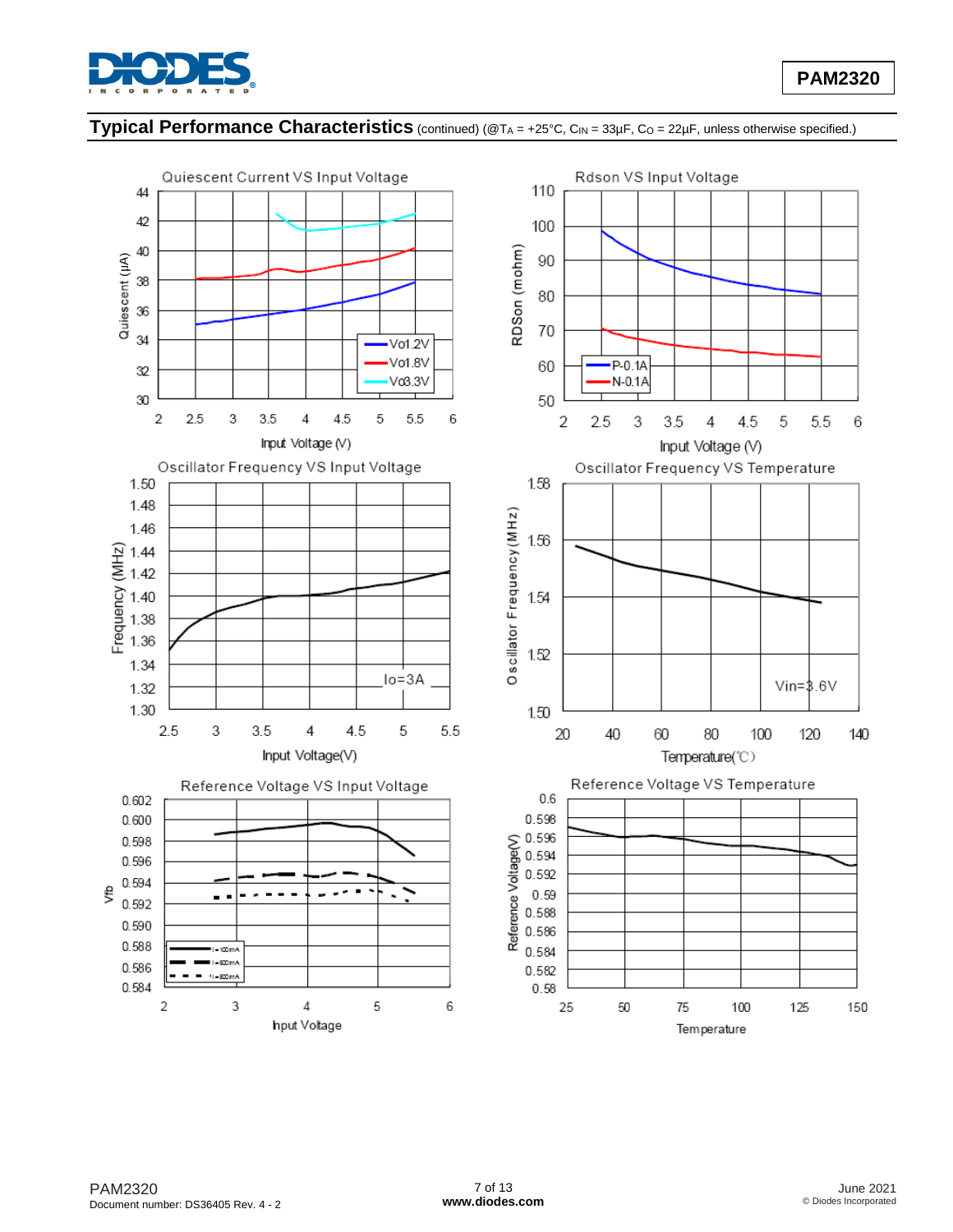

# **Application Information**

The basic PAM2320 application circuit is shown in Page 2. External component selection is determined by the load requirement, selecting L first and then C<sub>IN</sub> and C<sub>OUT</sub>.

### **Inductor Selection**

For most applications, the value of the inductor will fall in the range of 1μH to 3.3μH. Its value is chosen based on the desired ripple current and efficiency. Large value inductors lower ripple current and small value inductors result in higher ripple currents. Higher VIN or Vout also increases the ripple current as shown in equation 3A reasonable starting point for setting ripple current is ΔIL = 1.2A (40% of 3A).

$$
\Delta I_L = \frac{1}{(f)(L)} V_{OUT} \left( 1 - \frac{V_{OUT}}{V_{IN}} \right)
$$
 Equation (1)

The DC current rating of the inductor should be at least equal to the maximum load current plus half the ripple current to prevent core saturation. Thus, a 4.2A rated inductor should be enough for most applications (3A + 1.2A). For better efficiency, choose a low DC-resistance inductor.

| ١ı | 1.2V | .5V | 1.8V             | $\cdot$ his<br>۰ ت ک | $\sim$<br>ບ.ບ` |
|----|------|-----|------------------|----------------------|----------------|
|    | luH  | 5µH | 2.2 <sub>µ</sub> | 2.2 <sub>µ</sub> H   | $^{\circ}$ 3uH |

### **CIN and COUT Selection**

In continuous mode, the source current of the top MOSFET is a square wave of duty cycle  $V_{\text{OUT}}/V_{\text{IN}}$ . To prevent large voltage transients, a low ESR input capacitor sized for the maximum RMS current must be used. The maximum RMS capacitor current is given by:

$$
C_{IN} \text{required I}_{RMS} \cong \text{I}_{OMAX} \frac{\left[ V_{OUT} (V_{IN} - V_{OUT}) \right]^{1/2}}{V_{IN}}
$$

This formula has a maximum at  $V_{IN} = 2V_{OUT}$ , where  $I_{RMS} = I_{OUT}/2$ . This simple worst-case condition is commonly used for design because even significant deviations do not offer much relief. Note that the capacitor manufacturer's ripple current ratings are often based on 2000 hours of life. This makes it advisable to further derate the capacitor, or choose a capacitor rated at a higher temperature than required. Consult the manufacturer if there is any question.

The selection of COUT is driven by the required effective series resistance (ESR).

Typically, once the ESR requirement for C<sub>OUT</sub> has been met, the RMS current rating generally far exceeds the IRIPPLE (P-P) requirement. The output ripple ΔV<sub>OUT</sub> is determined by:

 $\Delta V_{\text{OUT}} \approx \Delta I_L \left( \text{ESR} + 1/8f \text{C}_{\text{OUT}} \right)$ 

Where f = operating frequency, Couτ = output capacitance and ΔIL = ripple current in the inductor. For a fixed output voltage, the output ripple is highest at maximum input voltage since ΔIL increases with input voltage.

### **Using Ceramic Input and Output Capacitors**

Higher values, lower cost ceramic capacitors are now becoming available in smaller case sizes. Their high ripple current, high voltage rating and low ESR make them ideal for switching regulator applications. Using ceramic capacitors can achieve very low output ripple and small circuit size.

When choosing the input and output ceramic capacitors, choose the X5R or X7R dielectric formulations. These dielectrics have the best temperature and voltage characteristics of all the ceramics for a given value and size.

### **Thermal Consideration**

Thermal protection limits power dissipation in the PAM2320. When the junction temperature exceeds +150°C, the OTP (Over Temperature Protection) starts the thermal shutdown and turns the pass transistor off. The pass transistor resumes operation after the junction temperature drops below +120°C.

For continuous operation, the junction temperature should be maintained below +125°C. The power dissipation is defined as:<br> $P_D = I_0^2 \frac{V_0 R_{DS(ON)H} + (V_{IN} - V_0) R_{DS(ON)L}}{P} + (f_{ON} F_0 I_0 + I_0) V_{IN}$ 

$$
P_D = I_0^2 \frac{V_0 R_{DS(ON)H} + (V_{IN} - V_0) R_{DS(ON)L}}{V_{IN}} + (t_{SW} F_S I_0 + I_0) V_{IN}
$$

Iq is the step-down converter quiescent current. The term tsw is used to estimate the full load step-down converter switching losses.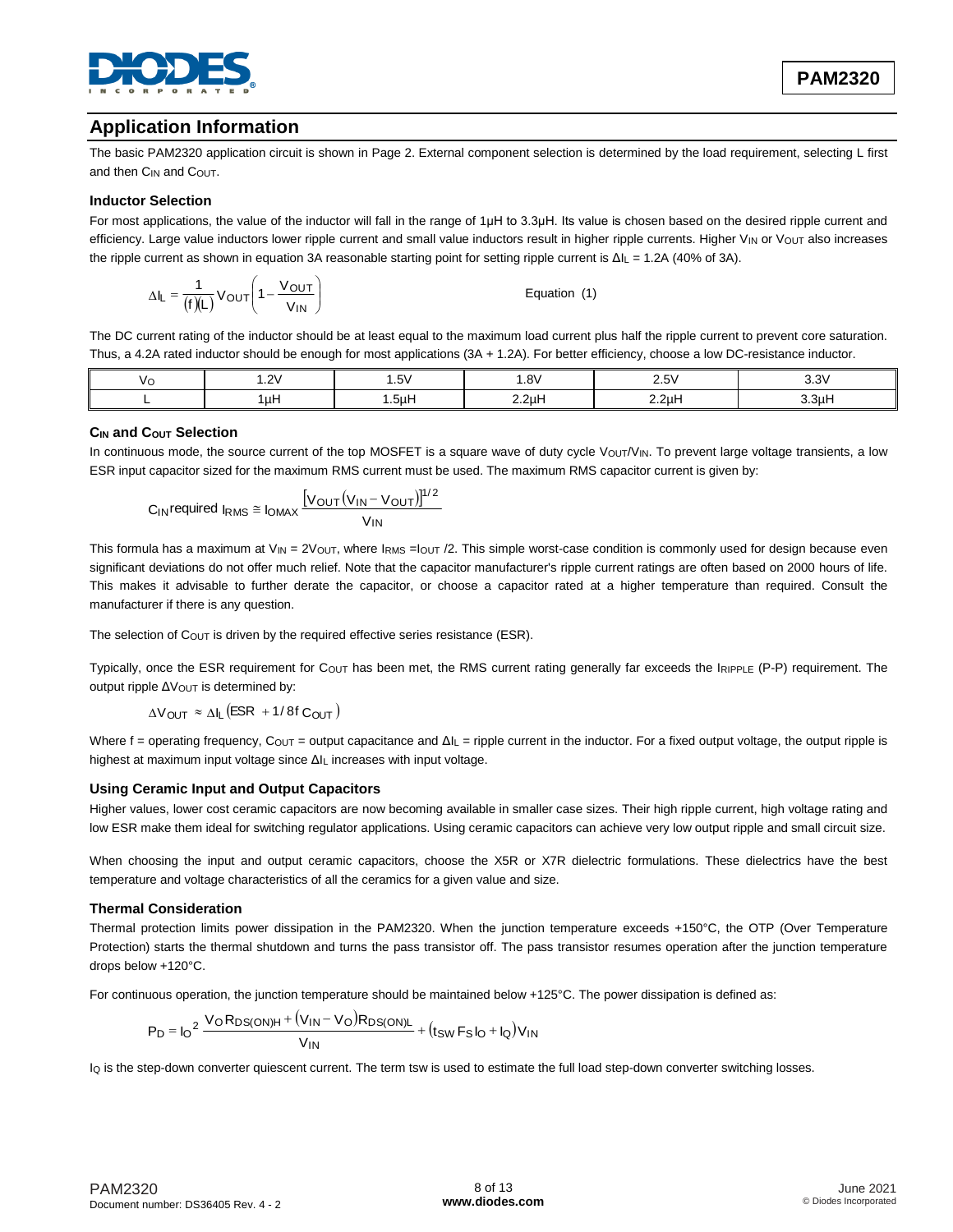

## **Application Information (continued)**

For the condition where the step-down converter is in dropout at 100% duty cycle, the total device dissipation reduces to:

$$
P_D = I_O^2 R_{DS(ON)H} + I_Q V_{IN}
$$

Since R<sub>DS(ON)</sub>, quiescent current, and switching losses all vary with input voltage, the total losses should be investigated over the complete input voltage range. The maximum power dissipation depends on the thermal resistance of IC package, PCB layout, the rate of surrounding airflow and temperature difference between junction and ambient. The maximum power dissipation can be calculated by the following formula:

$$
P_D = \frac{T_{J(MAX)} - T_A}{\theta_{JA}}
$$

Where T<sub>J(max)</sub> is the maximum allowable junction temperature +125°C. TA is the ambient temperature and  $\theta_{JA}$  is the thermal resistance from the junction to the ambient. Based on the standard JEDEC for a two layers thermal test board, the thermal resistance θ<sub>JA</sub> of PSOP-8 90°C/W respectively. The maximum power dissipation at  $TA = +25^{\circ}C$  can be calculated by following formula:

PD = (125°C - 25°C) /90°C/W = 1.11W (PSOP-8)

### **Setting the Output Voltage**

The internal reference is 0.6V (Typical). The output voltage is calculated as below:

The output voltage is given by Table 1.

$$
V_O = 0.6x \left(1 + \frac{R1}{R2}\right)
$$

Table 1: Resistor selection for output voltage setting.

| V٥   | R <sub>1</sub> | R <sub>2</sub> |
|------|----------------|----------------|
| 1.2V | 150k           | 150k           |
| 1.5V | 225k           | 150k           |
| 1.8V | 300k           | 150k           |
| 2.5V | 475k           | 150k           |
| 3.3V | 680k           | 150k           |

### **100% Duty Cycle Operation**

As the input voltage approaches the output voltage, the converter turns the P-Channel transistor continuously on. In this mode the output voltage is equal to the input voltage minus the voltage drop across the P-Channel transistor:

 $V_{OUT} = V_{IN} - I_{LOAD} (R_{DSON} + R_L)$ 

Where  $R_{DS(ON)} = P$ -Channel switch ON resistance,  $I_{LOAD} = Output$  Current,  $R_L = Inductor$  DC Resistance

### **UVLO and Soft-Start**

The reference and the circuit remain reset until the VIN crosses its UVLO threshold.

The PAM2320 has an internal soft-start circuit that limits the in-rush current during start-up. This prevents possible voltage drops of the input voltage and eliminates the output voltage overshoot. The soft-start make the output voltage rise up smoothly.

### **Short Circuit Protection**

The switch peak current is limited cycle-by-cycle to a typical value of 4A. In the event of an output voltage short circuit, the device operates with a frequency of 500kHz and minimum duty cycle, therefore the average input current is more smaller than current limit.

### **Thermal Shutdown**

When the die temperature exceeds +150°C, a reset occurs and the reset remains until the temperature decrease to +120°C, at which time the circuit can be restarted.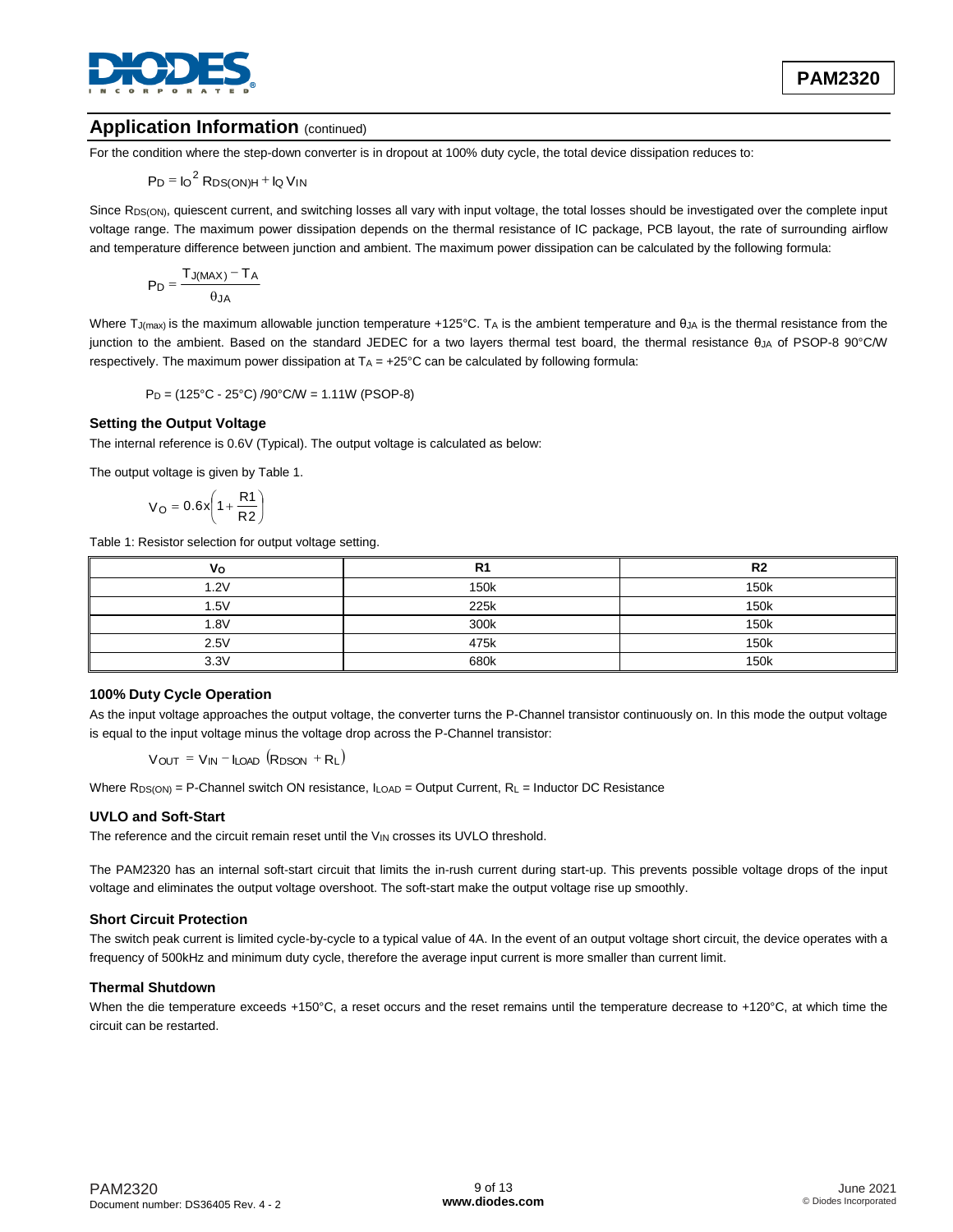

## **Ordering Information**



| <b>Part Number</b>  | <b>Output Voltage</b> | Type<br>Packaqe | Ciondord<br>Package<br>əlanuaru |
|---------------------|-----------------------|-----------------|---------------------------------|
| 320BECADJR<br>PAM∟. | - Л. Г<br>¬∟ง         | <b>PSOP-c</b>   | 2500<br>Reel<br>ape<br>Units/   |

## **Marking Information**



### P2320:PAM2320

- A: Adjustable Output
- X: Internal Code
- Y: Year
- W: Week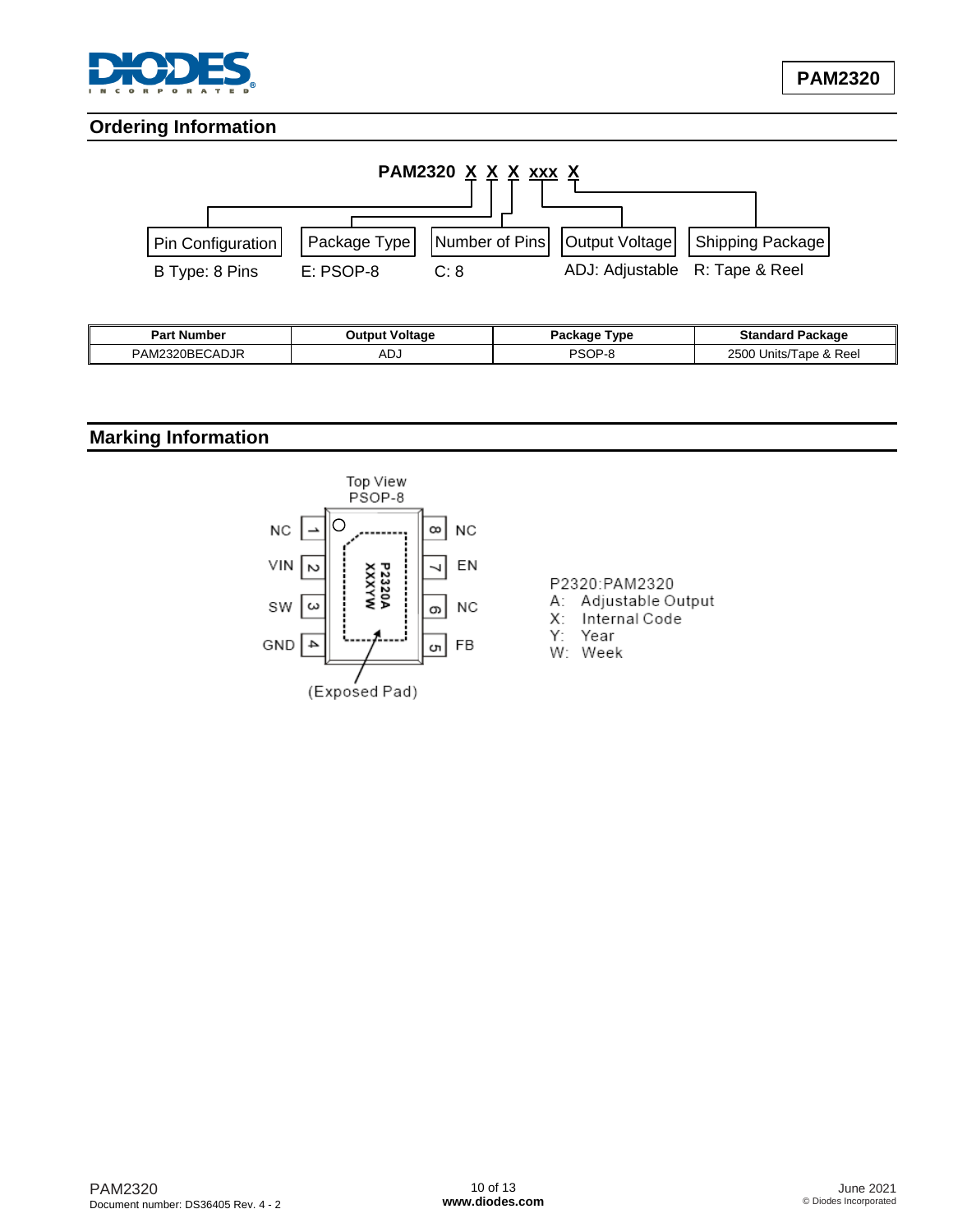

## Package Outline Dimensions (All dimensions in mm.)

Please see <http://www.diodes.com/package-outlines.html> for the latest version.



**PSOP-8**

Note: Eject hole, oriented hole and mold mark is optional.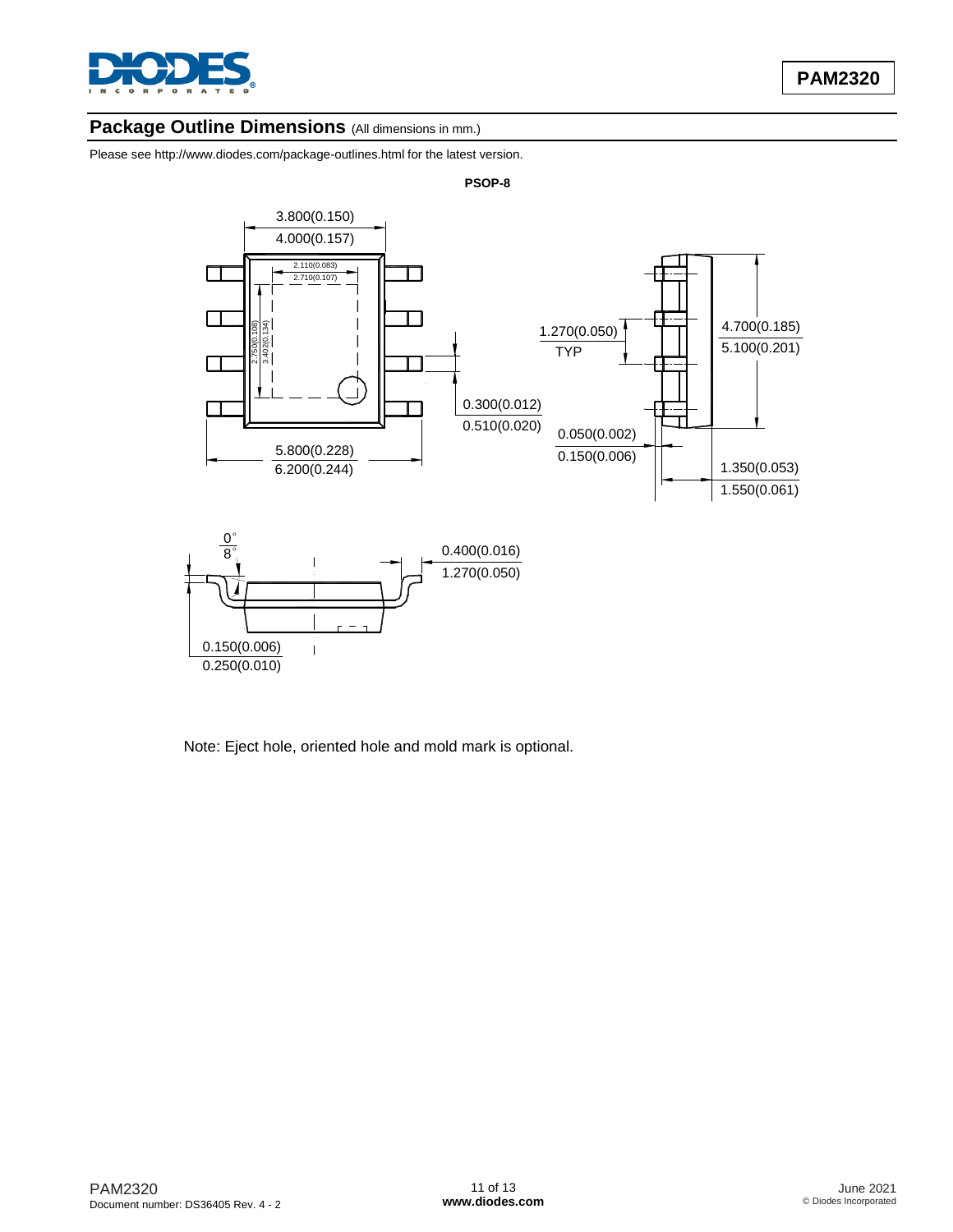

# **Suggested Pad Layout** (All dimensions in mm.)

Please see http://www.diodes.com/package-outlines.html for the latest version.

#### **PSOP-8**



| <b>Dimensions</b> | (mm)/(inch) | (mm)/(inch) | (mm)/(inch) | (mm)/(inch) | $\mathbf{v}$<br>(mm)/(inch) | $\mathsf{v}$<br>(mm)/(inch) | (mm)/(inch) |
|-------------------|-------------|-------------|-------------|-------------|-----------------------------|-----------------------------|-------------|
| Value             | 6.900/0.272 | 3.900/0.154 | 0.650/0.026 | .500/0.059  | 3.600/0.142                 | .700/0.106                  | .270/0.050  |

## **Mechanical Data**

- Moisture Sensitivity: Level 1 per J-STD-020
- Terminals: Finish Matte Tin Plated Leads, Solderable per MIL-STD-202, Method 208
- Weight: 0.081 grams (Approximate)